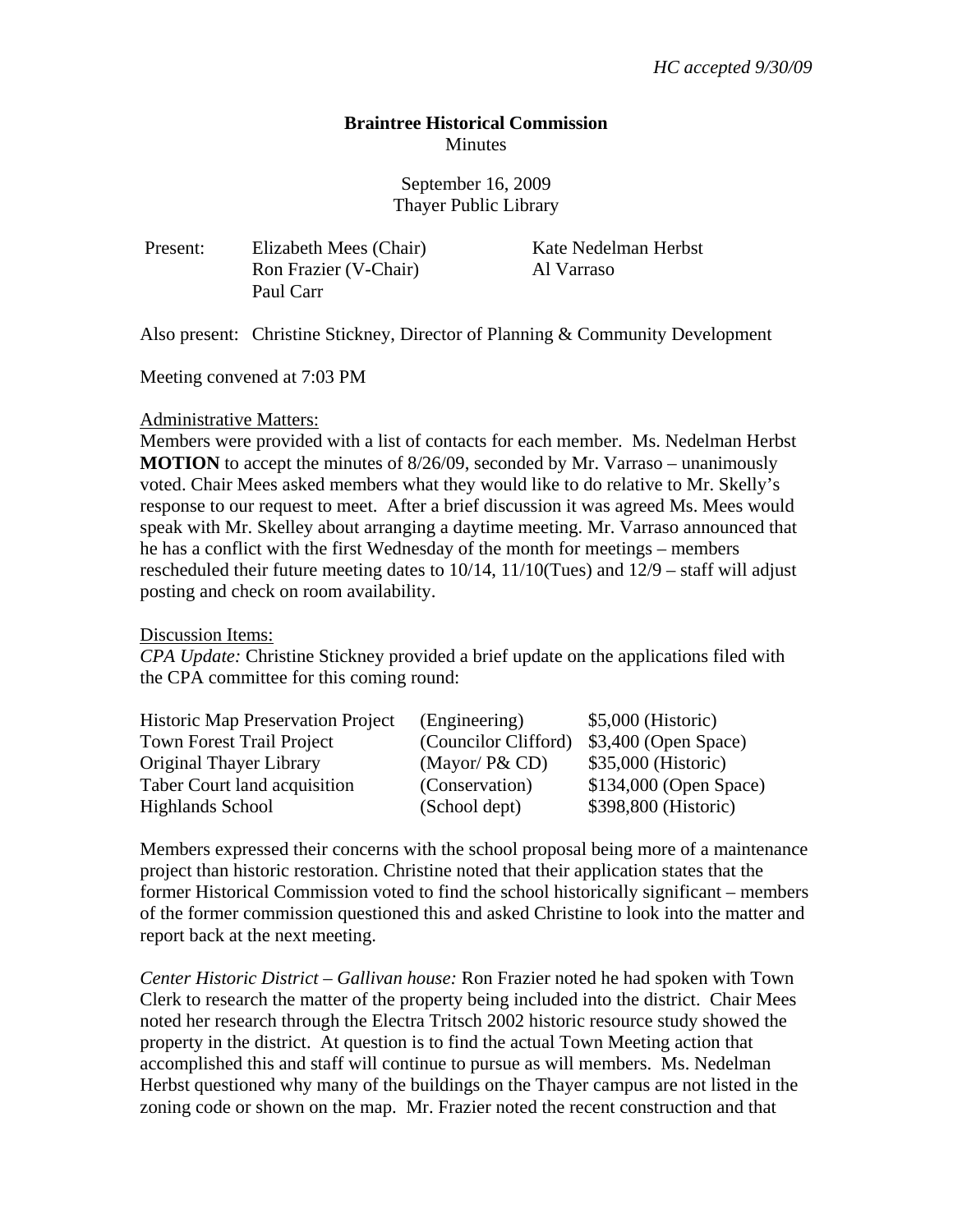Page 2 BHC Minutes 9-16-09

even though not listed the district encompasses the property of Thayer property. A discussion arose as to how the Dining Hall/Student Union was built in the 1990's with out Historic Commission review? Staff was requested to review the building files to see if a Certificate of Appropriateness had ever been issued. Ms. Nedelman Herbst suggested that the town code be amended to include the Gallivan House as well as the new construction on the campus. Christine suggested that with the Town's GIS system an updated map could easily be developed to match an amendment to the code. The process of amending the district was discussed and going before the Town Council. Mr. Varraso questioned if there could be more than one district in a town and members affirmed there could be but requires Town Council action to adopt. Mr. Frazier at this opportunity questioned the Elm Street cemetery and what is going on. Christine noted she was awaiting direction from the members on how to contact three historical surveyors to obtain quotes. After a brief discussion it was agreed to post the request for quotes on Mass. Historical list serve since the project would be below the \$25k threshold of procurement – only three quotes are necessary.

*Demolition Delay MHC workshop:* Chair Mees noted she will be attending the workshop 10/17 and asked if there were any questions. She stressed the need to re-institute the proposed bylaw but with a more public relation before approaching the Town Council to educate the public on the benefits of a bylaw. Chair Mees and Ms. Nedelman Herbst will work on this together to pull something together for the committee to review.

*Exit 17 proposed goal:* Members discussed the Mayor's comments relative to Exit 17. Christine provided a quick overview of the Town initiatives under way with the landfill, motel 6, Messina property and the MBTA rail bridge. The Mayor has expressed his vision of the area as a gateway to the community and the need to be inviting to the historical character as seen when reaching Washington Street from Union Street. Mr. Carr provide information on the Historical Society's goals with the Gallivan's house to make a portion of it a tourist center plus restoring the original doctor's office from the 1930's for visitation. Chair Mees provided her thoughts on the original Thayer library as the first focal point to the Town Center. She suggested that most downtowns/historical districts that are inviting have a public building available with restrooms and visitor's information and that perhaps a portion of the building should be utilized as such. Mr. Frazier noted that such a public building requires personnel oversight to prevent vandalism and questioned if there is a Town department that can do that given the fiscal situation. Mr. Carr expressed his opinion the building was too larger for that use and provided his vision of it being used as a "mini" Faneuil hall. Ms. Nedelman Herbst noted discussions around town for a Thanksgiving farmer's market. Mr. Frazier reminded members of the handicap accessibility issues with the building. Chair Mees noted that her experience with the issue offers different alternatives either through an addition that bridges the old and new architecture or the exterior reflecting the existing building with